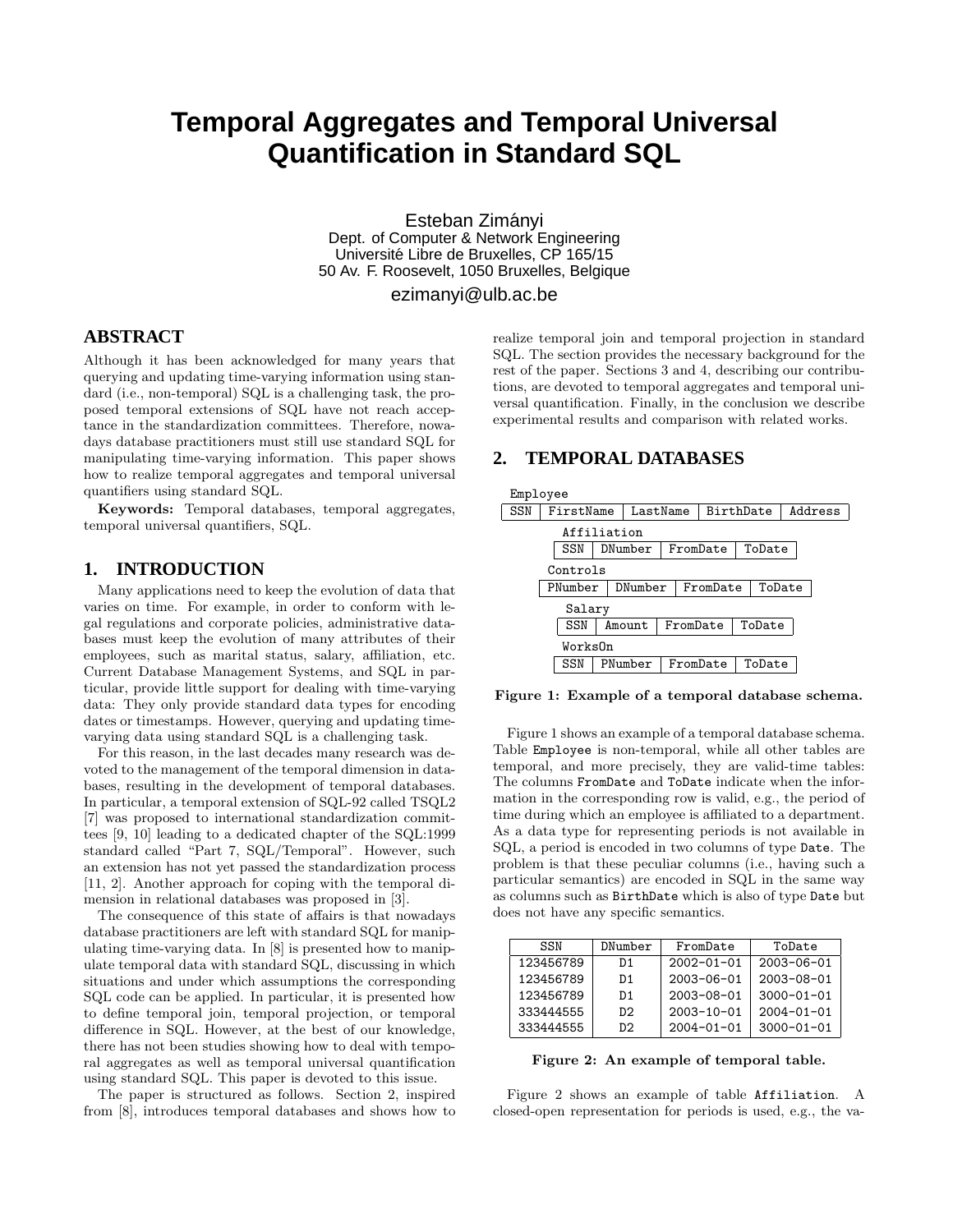lidity of the first row is [2002-01-01, 2003-06-01). Also, a special date '3000-01-01' denotes currently-valid rows.

### **2.1 Temporal Join**

The join operator is used to combine information scattered in different tables. If the tables to be combined are temporal, then a temporal join is needed. Expressing a temporal join in SQL requires four select statements and complex inequality predicates verifying that the validity periods of the rows to be combined intersect.

Recall from Figure 1 that tables Salary and Affiliation keep, respectively, the evolution of the salary and the evolution of the affiliation of employees. To determine the joint evolution of salary and affiliation a temporal join of these tables is needed. This can be done in SQL as follows.

SELECT S.SSN,Amount,DNumber,S.FromDate,S.ToDate

FROM Salary S, Affiliation A WHERE S.SSN=A.SSN AND A.FromDate<S.FromDate AND S.ToDate<=A.ToDate UNTON ALL.

SELECT S.SSN,Amount,DNumber,S.FromDate,A.ToDate FROM Salary S, Affiliation A

WHERE S.SSN=A.SSN AND S.FromDate>=A.FromDate

- AND S.FromDate<A.ToDate AND A.ToDate<S.ToDate
- UNION ALL

SELECT S.SSN,Amount,DNumber,A.FromDate,S.ToDate

- FROM Salary S, Affiliation A
- WHERE S.SSN=A.SSN AND A.FromDate>=S.FromDate AND A.FromDate<S.ToDate AND S.ToDate<A.ToDate
- UNION ALL SELECT S.SSN,Amount,DNumber,A.FromDate,A.ToDate

FROM Salary S, Affiliation A WHERE S.SSN=A.SSN AND A.FromDate>S.FromDate AND A.ToDate<S.ToDate

In the above query it is supposed that there are no duplicate rows in the tables: at each point in time an employee has one salary and one affiliation. The UNION ALL is used since the query does not generate duplicates and this is more efficient than using UNION.

Temporal join can be written in a single statement using either a CASE statement or using functions. Suppose that two functions minDate and maxDate are defined as follows.

CREATE FUNCTION minDate(one DATE, two DATE) RETURNS DATE BEGIN

RETURN CASE WHEN one<two THEN one ELSE two END END

CREATE FUNCTION maxDate(one DATE,two DATE) RETURNS DATE BEGIN

RETURN CASE WHEN one>two THEN one ELSE two END END

Thus, minDate and maxDate return, respectively, the minimum and the maximum of the two arguments. Using the above functions the temporal join can be defined as follows.

```
SELECT S.SSN,Amount,DNumber,
 maxDate(S.FromDate,A.FromDate) AS FromDate,
 minDate(S.ToDate,A.ToDate) AS ToDate
FROM Salary S, Affiliation A WHERE S.SSN=A.SSN
AND maxDate(S.FromDate,A.FromDate) <
   minDate(S.ToDate,A.ToDate)
```
The two functions are used in the SELECT clause for constructing the intersection of the corresponding validity periods. The condition in the WHERE clause ensures that the two validity periods overlap.

# **2.2 Temporal Projection**

| SSN       | FromDate         | ToDate           |
|-----------|------------------|------------------|
| 123456789 | $2002 - 01 - 01$ | $2003 - 06 - 01$ |
| 123456789 | $2003 - 06 - 01$ | $2003 - 08 - 01$ |
| 123456789 | $2003 - 08 - 01$ | $3000 - 01 - 01$ |
| 333444555 | $2003 - 10 - 01$ | $2004 - 01 - 01$ |
| 333444555 | $2004 - 01 - 01$ | $3000 - 01 - 01$ |

Figure 3: Projecting DNumber from Figure 2.

Given the table Affiliation of Figure 2, suppose that we want to obtain the periods of time in which an employee has worked in the company, independently of the department. Figure 3 shows the result of projecting out attribute DNumber from the table of Figure 2. As can be seen the resulting table is redundant. The first three rows are value equivalent (i.e., they equal on all their columns but FromDate and ToDate) and the validity periods of these rows meet. The situation is similar for the last two rows. Therefore, the result of the projection should be as given in Figure 4. This process of combining several value-equivalent rows into one provided that their validity periods overlap is called coalescing.

| SSN       | FromDate         | ToDate           |
|-----------|------------------|------------------|
| 123456789 | $2002 - 01 - 01$ | $3000 - 01 - 01$ |
| 333444555 | $2003 - 10 - 01$ | $3000 - 01 - 01$ |

Figure 4: Coalescing the temporal table of Figure 3.

Coalescing is a complex and costly operation in SQL. It can be realized entirely in SQL as follows [1].

SELECT DISTINCT F.SSN,F.DNumber,F.FromDate,L.ToDate FROM Affiliation F, Affiliation L WHERE F.FromDate<L.ToDate AND F.SSN=L.SSN AND F.DNumber=L.DNumber AND NOT EXISTS ( SELECT \* FROM Affiliation M WHERE M.SSN=F.SSN AND M.DNumber=F.DNumber AND F.FromDate<M.FromDate AND M.FromDate<=L.ToDate AND NOT EXISTS ( SELECT \* FROM Affiliation M1 WHERE M1.SSN=F.SSN AND M1.DNumber=F.DNumber AND M1.FromDate<M.FromDate AND M.FromDate<=M1.ToDate ) ) AND NOT EXISTS ( SELECT \* FROM Affiliation M2 WHERE M2.SSN=F.SSN AND M2.DNumber=F.DNumber AND ( (M2.FromDate<F.FromDate AND F.FromDate<=M2.ToDate) OR (M2.FromDate<=L.ToDate AND L.ToDate<M2.ToDate) ) )  $\mathbf{F}$   $\mathbf{L}$ M1 M

Figure 5: Coalescing value-equivalent rows.

Consider the diagram in Figure 5. Coalescing amounts to select the from and to dates of two value-equivalent rows  $F($ irst) and  $L($ ast) having no gap between these dates, i.e., for every value-equivalent row M whose validity period is between those of F and L there is another value-equivalent row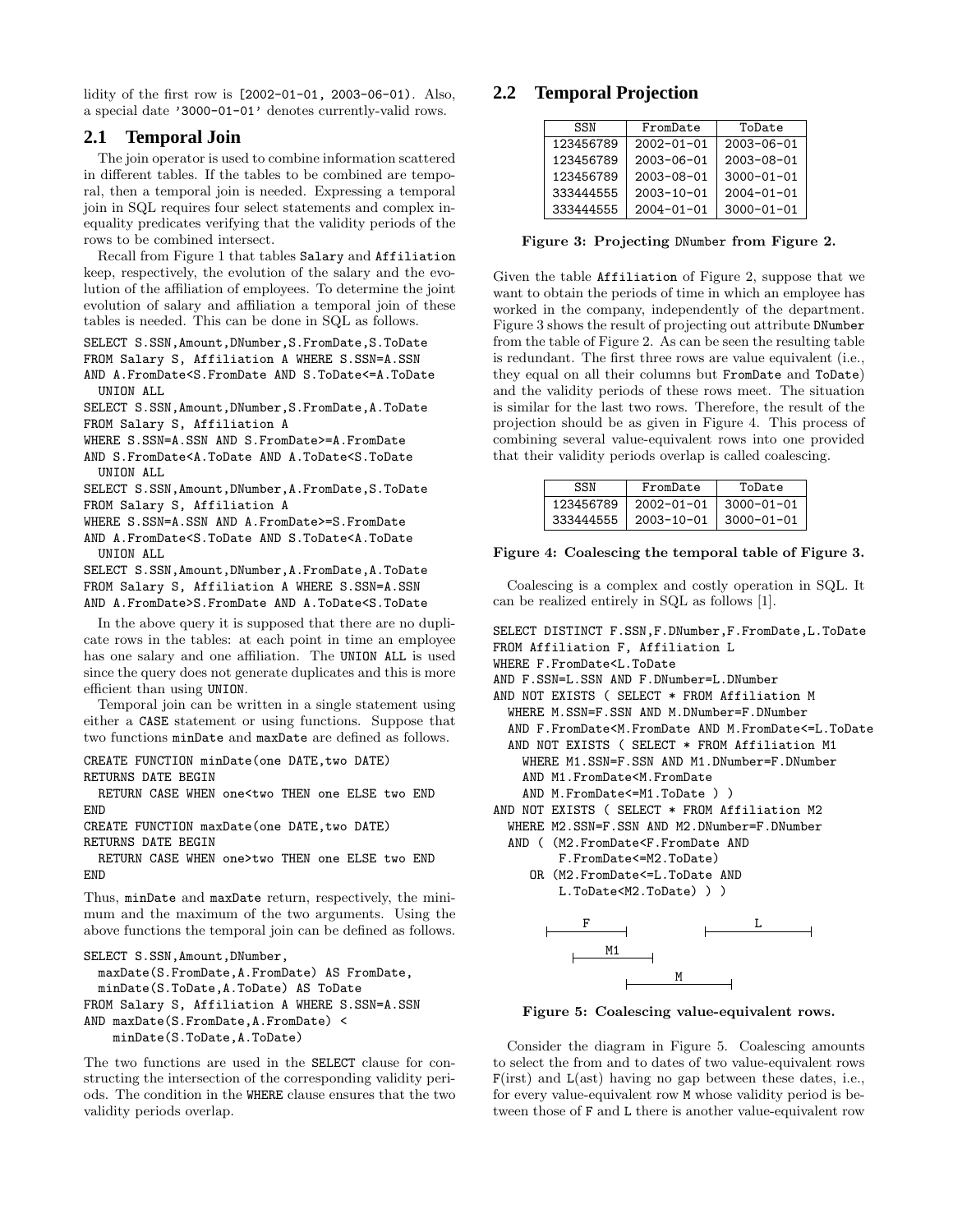M1 whose validity period overlaps the beginning of M. The second NOT EXIST ensures that no other value-equivalent row M2 overlaps the period between the selected from and to dates and has an earlier from date or a later to date.

# **3. TEMPORAL AGGREGATION**

SQL provides aggregation functions such as COUNT, MIN, MAX, and AVG. They are used for answering queries such as "List the maximum salary" or "Count the number of employees". If table Salary were non-temporal these queries can be written as follows.

| SELECT MAX(Amount) | SELECT COUNT(*) |
|--------------------|-----------------|
| FROM Salary        | FROM Salary     |

Another usual request is to combine rows according to a criterion specified in a GROUP BY clause previous to the application of the aggregation operator, as in the query "List the maximum salary by department". The non-temporal version of this query can be written in SQL as follows.

#### SELECT DNumber, MAX(Amount) FROM Affiliation A, Salary S WHERE A.SSN=S.SSN GROUP BY DNumber

The temporal version of the above queries require a threestep process: (i) identify the periods of time in which all values are constant, (ii) compute the aggregation over these periods, and finally (iii) coalesce the result.

For the first two queries, Figure 6 shows a diagram where table Salary has three employees E1, E2, and E3, as well as the temporal maximum and temporal count. Notice that the period in which no employee works in the company does not belong to the answer for the temporal maximum, but it appears for the temporal count with a value of 0.

| E1  |                     | 20 |    |   | 30 |    |   |    |      |  |
|-----|---------------------|----|----|---|----|----|---|----|------|--|
| E2  |                     |    | 25 |   |    |    |   | 30 |      |  |
| E3  |                     |    | 30 |   |    | 35 |   | კა |      |  |
| MAX | ,20,25,30,30,35,35. |    |    |   |    |    |   | 35 | , 30 |  |
|     |                     |    |    | 3 | 3  | 2  | O |    |      |  |

#### Figure 6: Evolution of the maximum salary and the number of employees.

The first step computes the periods on which the aggregation must be calculated, as follows.

```
CREATE VIEW SalChanges(Day) as
 SELECT DISTINCT FromDate FROM Salary
 UNION SELECT DISTINCT ToDate FROM Salary
CREATE VIEW SalPeriods(FromDate,ToDate) as
 SELECT P1.Day,P2.Day
 FROM SalChanges P1, SalChanges P2
 WHERE P1.Day<P2.Day AND NOT EXISTS (
    SELECT * FROM SalChanges P3
    WHERE P1.Day<P3.Day AND P3.Day<P2.Day )
```
View SalChanges gathers the days in which a salary change occurred, while view SalPeriods constructs the periods from such days.

The second step computes the aggregation on these periods. For the maximum salary this is done as shown below.

CREATE VIEW TempMax(MaxSalary,FromDate,ToDate) as SELECT MAX(Amount),P.FromDate,P.ToDate FROM Salary S, SalPeriods P WHERE S.FromDate<=P.FromDate AND P.ToDate<=S.ToDate GROUP BY P.FromDate, P.ToDate

Computing the number of employees is done as follows.

CREATE VIEW TempCount(NbEmp,FromDate,ToDate) as SELECT COUNT(\*),P.FromDate,P.ToDate FROM Salary S, SalPeriods P WHERE S.FromDate<=P.FromDate AND P.ToDate<=S.ToDate GROUP BY P.FromDate, P.ToDate UNION ALL SELECT 0,P.FromDate,P.ToDate FROM SalPeriods P WHERE NOT EXISTS ( SELECT \* FROM Salary S WHERE S.FromDate<=P.FromDate AND P.ToDate<=S.ToDate )

Notice the second select that assigns a count value of 0 to those periods that do not appear in the first select.

Finally, in the third step it is necessary to coalesce the above views. This can be done as seen in Section 2.2.



Figure 7: Maximum salary by department.

Now consider the second query asking the maximum salary by department. Figure 7 shows a diagram of possible values of tables Affiliation and Salary for employees E1, E2, and E3, and departments D1, and D2. If it is supposed that employees have salary only while they are affiliated to a department, the query can be written as follows.

In the first step it is necessary to compute by department the periods on which a maximum must be calculated.

```
CREATE VIEW Aff Sal(DNumber, Amount,
    FromDate,ToDate) as
  SELECT DISTINCT A.DNumber, S.Amount,
    maxDate(S.FromDate,A.FromDate),
    minDate(S.ToDate,A.ToDate)
  FROM Affiliation A, Salary S WHERE A.SSN=S.SSN
  AND maxDate(S.FromDate,A.FromDate) <
      minDate(S.ToDate,A.ToDate)
CREATE VIEW SalChangesDep(DNumber,Day) as
  SELECT DISTINCT DNumber,FromDate FROM Aff_Sal
  UNION SELECT DISTINCT DNumber,ToDate FROM Aff_Sal
CREATE VIEW SalPeriodsDep(DNumber,FromDate,ToDate) as
  SELECT P1.DNumber,P1.Day,P2.Day
  FROM SalChangesDep P1, SalChangesDep P2
  WHERE P1.DNumber=P2.DNumber AND P1.Day<P2.Day
  AND NOT EXISTS ( SELECT * FROM SalChangesDep P3
    WHERE P1.DNumber=P3.DNumber AND P1.Day<P3.Day
    AND P3.Day<P2.Day )
```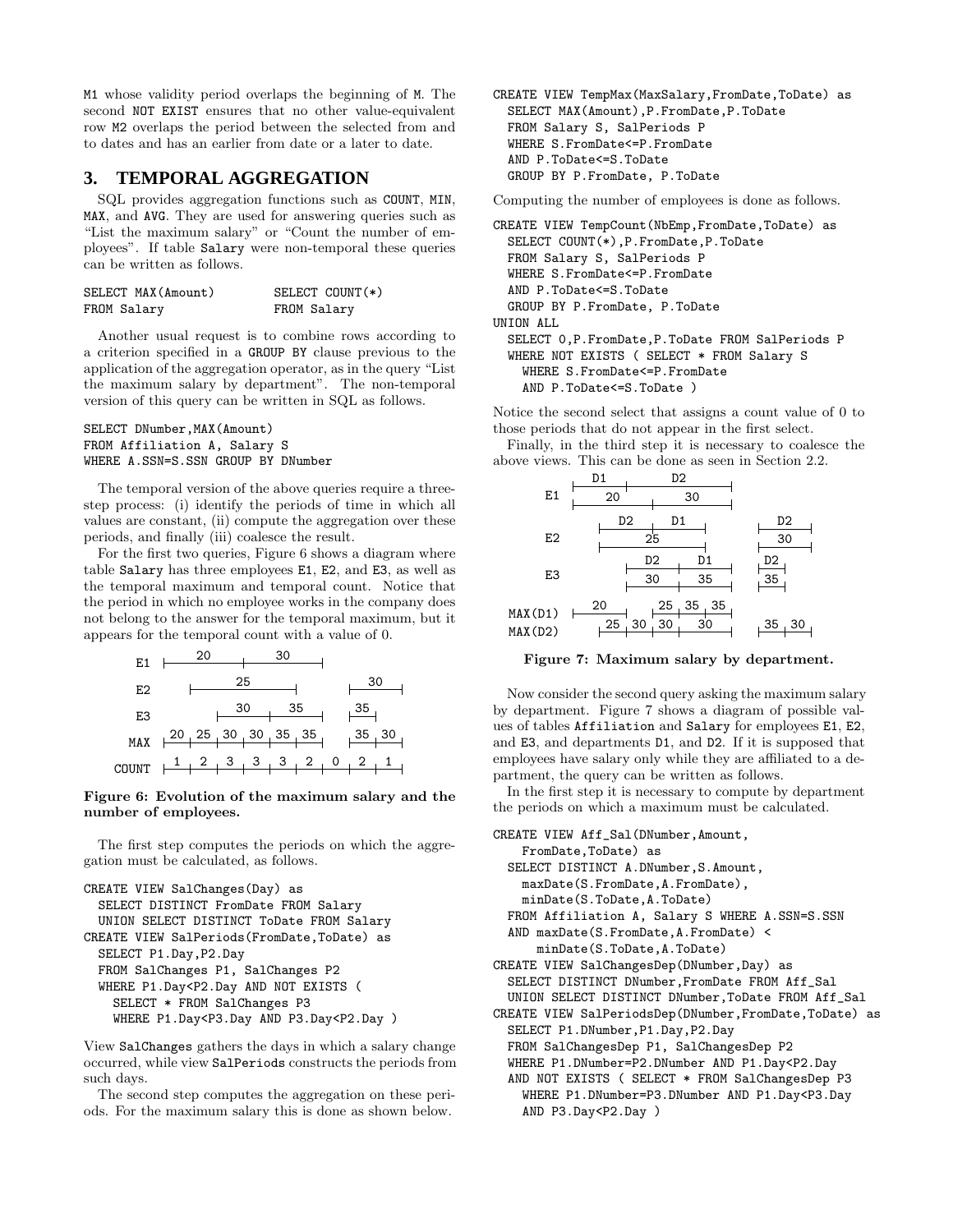View Aff\_Sal realizes a temporal join of Affiliation and Salary. This yields the days in which a change of maximum salary of a department may occur. Next, view SalChanges collects such days by department, and finally view SalPeriods constructs the periods from these days.

The second step computes the maximum salary for the above periods.

CREATE VIEW TempMaxDep(DNumber, MaxSalary, FromDate,ToDate) as SELECT P.DNumber,MAX(Amount),P.FromDate,P.ToDate FROM Aff\_Sal A, SalPeriodsDep P WHERE A.DNumber=P.DNumber AND A.FromDate<=P.FromDate AND P.ToDate<=A.ToDate GROUP BY P.DNumber, P.FromDate, P.ToDate

Finally, in the third step the above view is coalesced.

# **4. TEMPORAL UNIVERSAL QUANTIFIER**

The universal quantifier is needed in many usual queries, such as "List the employees that work in all projects controlled by the department to which they are affiliated". As SQL does not provide the universal quantifier, the nontemporal version of the above query is written with two nested NOT EXISTS as follows.

```
SELECT SSN FROM Affiliation A WHERE NOT EXISTS (
 SELECT * FROM Controls C WHERE A.DNumber=C.DNumber
    AND NOT EXISTS ( SELECT * FROM WorksOn W
    WHERE C.PNumber=W.PNumber AND A.SSN=W.SSN ) )
```
Consider now the temporal version of the above query. As was the case for temporal aggregation, a three-step process is needed as follows: (i) identify the periods of time in which all values are constant, (ii) compute the universal quantification over these periods, and finally (iii) coalesce the result.

Four cases arise depending on whether the tables WorksOn, Affiliation, and Controls are temporal or not.

*Case 1.* Only WorksOn is temporal.

 $E_{\text{B}}$ 

| W1     |                           | Affiliation(E,D)         |
|--------|---------------------------|--------------------------|
| W2     | E,P2                      | $\text{Controls}(D, P1)$ |
| Result | $\mathbf{X}$ $\mathbf{V}$ | $\text{Controls}(D, P2)$ |

The above diagram shows possible values in the three tables and the result of the query. In the diagram W1 and W<sub>2</sub> represent two rows of WorksOn relating employee E with projects P1 and P2. At the right of the diagram it is shown that employee E works in department D which controls both projects. Finally, Result shows the periods for which the universal quantification must be calculated, and whether the answer for the period is positive or negative.

In this case the query can be written in two steps. The first step is shown next.

```
CREATE VIEW TempUnivC1(SSN,FromDate,ToDate) as
 SELECT DISTINCT W1.SSN,W1.FromDate,W2.ToDate
 FROM WorksOn W1, WorksOn W2, Affiliation A
 WHERE W1.SSN=W2.SSN AND W1.SSN=A.SSN
  AND W1.FromDate<W2.ToDate
  AND NOT EXISTS ( SELECT * FROM Controls C
    WHERE A DNumber=C.DNumber
```
#### AND NOT EXISTS ( SELECT \* FROM WorksOn W WHERE C.PNumber=W.PNumber AND A.SSN=W.SSN AND W.FromDate<=W1.FromDate AND W2.ToDate<=W.ToDate ) )

The above view looks for two rows (possibly the same) in WorksOn from which the period in the result can be constructed, as well as a row in Affiliation determining the department to which that employee is affiliated. The two inner NOT EXISTS ensure that there is no project controlled by that department in which the employee does not work. In the second step, the above view must be coalesced.

*Case 2.* Only Controls and WorksOn are temporal.



The above diagram shows possible values in the three tables and the result of the query. In the diagram C1 and C2 represent two rows of Controls relating department D with projects P1 and P2, while W1 and W2 represent two rows of WorksOn relating employee E with projects P1 and P2. At the right of the diagram it is shown that employee E is affiliated to department D. Finally, Result shows the periods for which the universal quantification must be calculated. Notice that employees may work in projects controlled by departments different to the one to which they are affiliated.

The first step constructs the periods on which the universal quantifier must be computed.

```
CREATE VIEW ProjChangesC2(SSN,Day) as
  SELECT DISTINCT SSN,FromDate
    FROM Affiliation A, Controls C
    WHERE A.DNumber=C.DNumber UNION
  SELECT DISTINCT SSN,ToDate
    FROM Affiliation A, Controls C
    WHERE A.DNumber=C.DNumber UNION
  SELECT DISTINCT SSN,FromDate FROM WorksOn UNION
  SELECT SSN,ToDate FROM WorksOn
CREATE VIEW ProjPeriodsC2(SSN,FromDate,ToDate) as
  SELECT P1.SSN,P1.Day,P2.Day
  FROM ProjChangesC2 P1, ProjChangesC2 P2
  WHERE P1.SSN=P2.SSN AND P1.Day<P2.Day
  AND NOT EXISTS ( SELECT * FROM ProjChangesC2 P3
    WHERE P1.SSN=P3.SSN AND P1.Day<P3.Day
    AND P3.Day<P2.Day )
```
View ProjChangesC2 extracts for each employe the days in which his/her department starts or finishes to control a project, as well as days in which he/she starts or finishes to work in a project. View ProjPeriodsC2 constructs the periods from the above days.

The second step computes the universal quantifier on these periods.

CREATE VIEW TempUnivC2(SSN,FromDate,ToDate) as SELECT DISTINCT P.SSN,P.FromDate,P.ToDate FROM ProjPeriodsC2 P, Affiliation A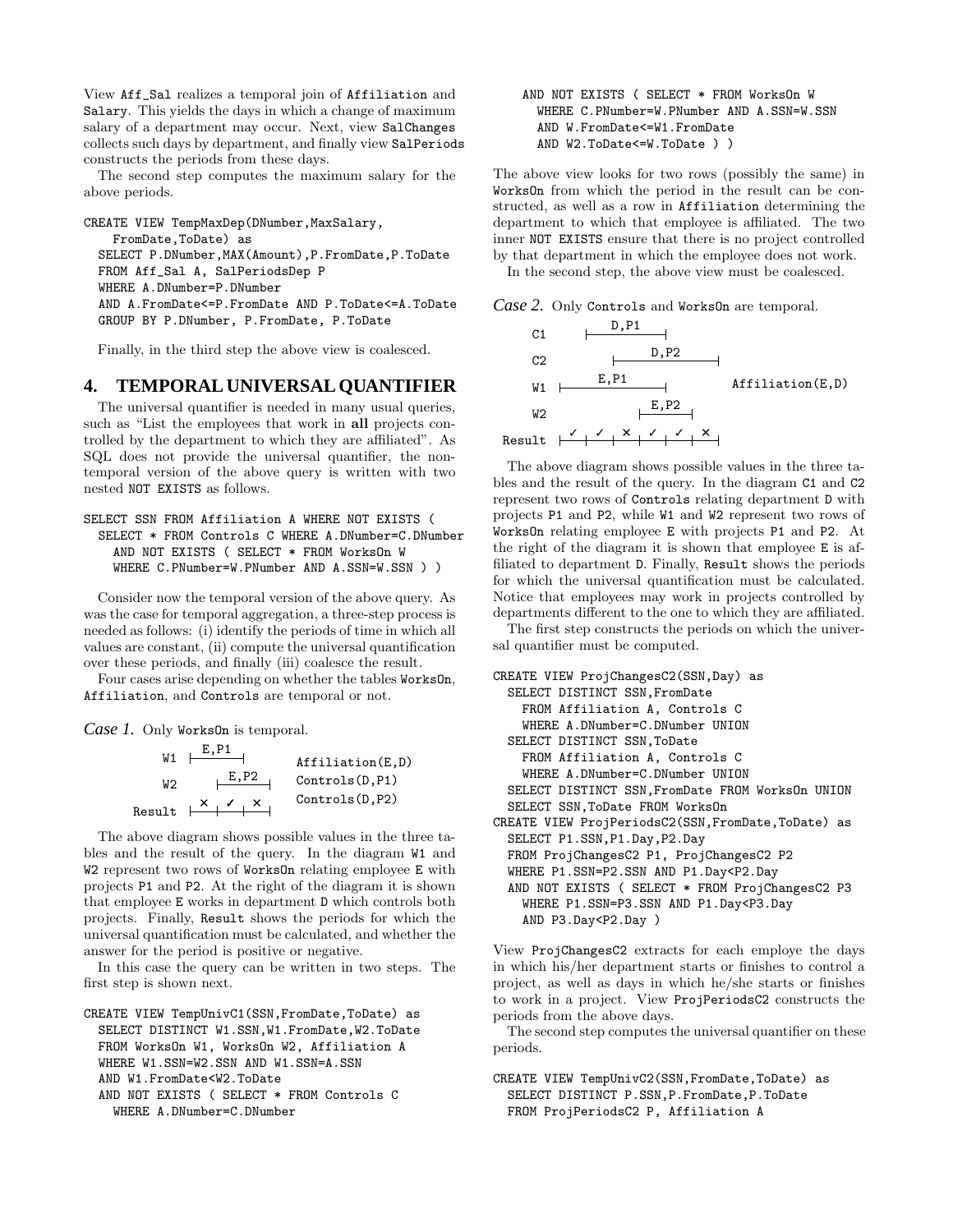```
WHERE P.SSN=A.SSN AND NOT EXISTS (
  SELECT * FROM Controls C WHERE A.DNumber=C.DNumber
  AND C.FromDate<=P.FromDate AND P.ToDate<=C.ToDate
  AND NOT EXISTS ( SELECT * FROM WorksOn W
    WHERE C.PNumber=W.PNumber AND P.SSN=W.SSN
    AND W.FromDate<=P.FromDate
    AND P.ToDate<=W.ToDate ) )
```
Finally, the third step is to coalesce the above view.

*Case 3.* Only Affiliation and WorksOn are temporal.



The above diagram shows possible values in the tables and the result of the query. In the diagram W1 and W2 represent two rows of WorksOn relating employee E with projects P1 and P2, while A represents a row of Affiliation relating employee E with department D. The right of the diagram shows that department D controls both projects P1 and P2. Finally, Result shows the periods for which the universal quantification must be calculated. As shown in the diagram, no hypothesis is made about the projects in which employees work, i.e., employees may work in projects controlled by departments different to the one to which they are affiliated.

For this query, the first step constructs the periods on which the universal quantifier must be computed.

```
CREATE VIEW Aff_WO(SSN,DNumber,FromDate,ToDate) as
 SELECT DISTINCT A.SSN,A.DNumber,
   maxDate(A.FromDate,W.FromDate),
    minDate(A.ToDate,W.ToDate)
 FROM Affiliation A, WorksOn W WHERE A.SSN=W.SSN
 AND maxDate(A.FromDate,W.FromDate) <
     minDate(A.ToDate,W.ToDate)
CREATE VIEW ProjChangesC3(SSN,DNumber,Day) as
 SELECT DISTINCT SSN,DNumber,FromDate
   FROM Aff_WO UNION
 SELECT DISTINCT SSN,DNumber,ToDate
   FROM Aff_WO UNION
 SELECT SSN,DNumber,FromDate
    FROM Affiliation UNION
  SELECT SSN,DNumber,ToDate FROM Affiliation
CREATE VIEW ProjPeriodsC3(SSN,DNumber,
   FromDate,ToDate) as
 SELECT P1.SSN,P1.DNumber,P1.Day,P2.Day
 FROM ProjChangesC3 P1, ProjChangesC3 P2
 WHERE P1.SSN=P2.SSN
 AND P1.DNumber=P2.DNumber AND P1.Day<P2.Day
 AND NOT EXISTS ( SELECT * FROM ProjChangesC3 P3
    WHERE P1.SSN=P3.SSN AND P1.DNumber=P3.DNumber
    AND P1.Day<P3.Day AND P3.Day<P2.Day )
```
View Aff\_WO realizes a temporal join of Affiliation and WorksOn (without the PNumber attribute). This collects the days when an employee starts or finishes to work in a project of his/her department. Then, view ProjChangesC3 extracts those days from the previous view as well as the start and end day of affiliation of an employee to a department. The latter are needed to take into account the period between

the beginning of an affiliation and the first time that the employee works in a project (as shown in the diagram), and the period between the last time that the employee works in a project and the end of the affiliation. Finally, view ProjPeriodsC3 constructs the periods from the above days.

The second step computes the universal quantifier on these periods.

```
CREATE VIEW TempUnivC3(SSN,FromDate,ToDate) as
  SELECT DISTINCT P.SSN,P.FromDate,P.ToDate
  FROM ProjPeriodsC3 P WHERE NOT EXISTS (
    SELECT * FROM Controls C WHERE P.DNumber=C.DNumber
    AND NOT EXISTS ( SELECT * FROM WorksOn W
      WHERE C.PNumber=W.PNumber AND P.SSN=W.SSN
      AND W.FromDate<=P.FromDate
      AND P.ToDate<=W.ToDate ) )
```
Finally, the third step is to coalesce the above view.

*Case 4.* All tables are temporal.



The above diagram shows possible values in the three tables and the result of the query. In the diagram W1 and W<sub>2</sub> represent two rows of WorksOn relating employee E with projects P1 and P2, C1 and C2 represent two rows of Controls relating department D with the two projects, and A represents a row of Affiliation relating employee E with department D. Finally, Result shows the periods for which the universal quantification must be calculated. Notice that the end date of W1 does not induce a period in the result since at that time project P1 is not controlled by E's department.

For this query the first step constructs the periods on which the universal quantifier must be computed as follows.

```
CREATE VIEW Aff_Cont(SSN, DNumber, PNumber,
    FromDate,ToDate) as
  SELECT DISTINCT A.SSN,A.DNumber,C.PNumber,
    maxDate(A.FromDate,C.FromDate),
    minDate(A.ToDate,C.ToDate)
  FROM Affiliation A, Controls C
  WHERE A.DNumber=C.DNumber
  AND maxDate(A.FromDate,C.FromDate) <
      minDate(A.ToDate,C.ToDate)
CREATE VIEW Aff_Cont_WO(SSN,DNumber,PNumber,
    FromDate,ToDate) as
  SELECT DISTINCT A.SSN, A.DNumber, W.PNumber,
    maxDate(A.FromDate,W.FromDate),
    minDate(A.ToDate,W.ToDate)
  FROM Aff_Cont A, WorksOn W
  WHERE A.PNumber=W.PNumber AND A.SSN=W.SSN
  AND maxDate(A.FromDate,W.FromDate) <
      minDate(A.ToDate,W.ToDate)
CREATE VIEW ProjChangesC4(SSN,DNumber,Day) as
  SELECT DISTINCT SSN,DNumber,FromDate
```